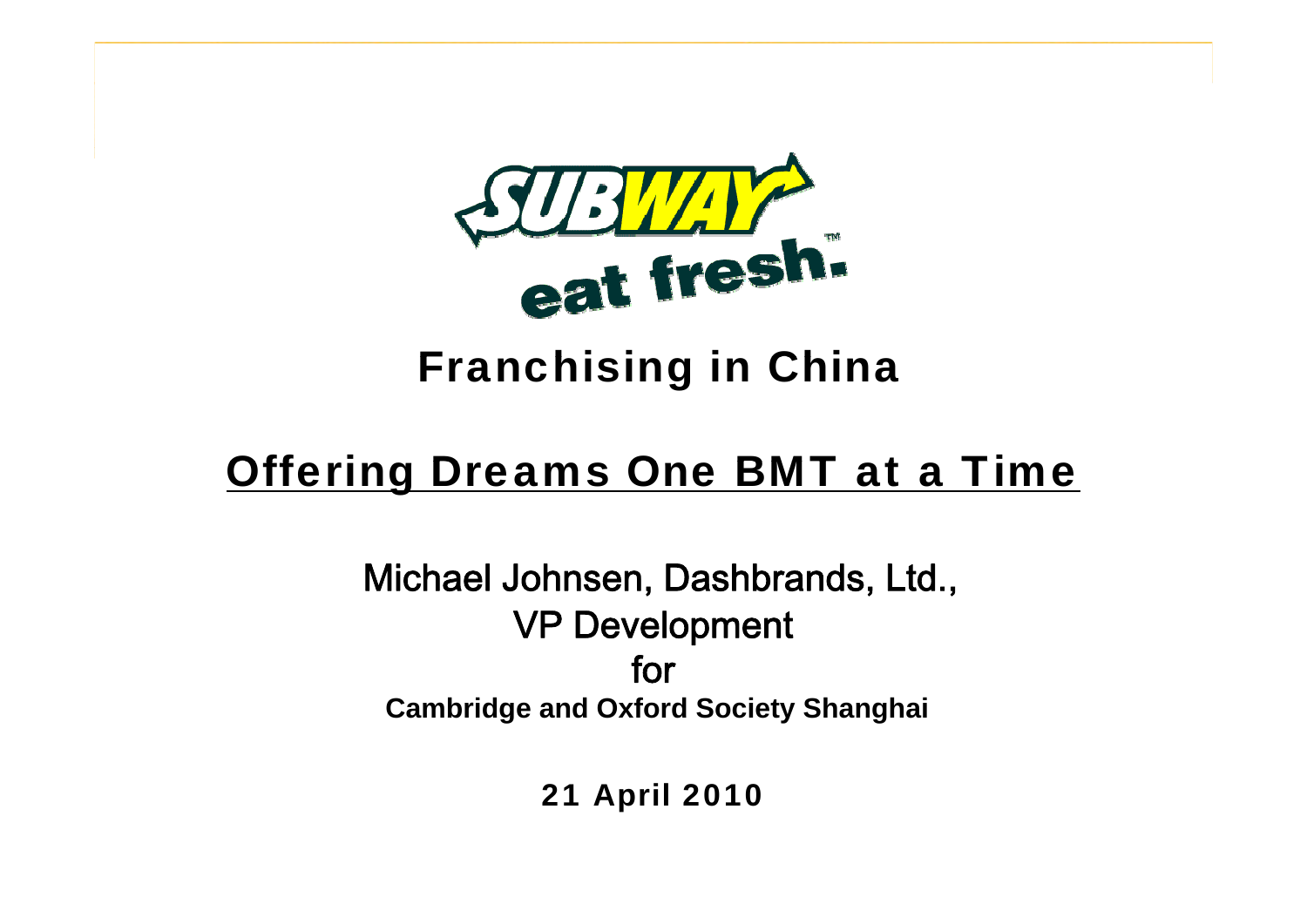

- **1. Our Company & Subway**
- **2. Franchising in China**
- **3. Franchising as a Path to Growth**
- **4. Our Development Strategy**
- **5. Our Franchising Strategy**
- **6. Discussion**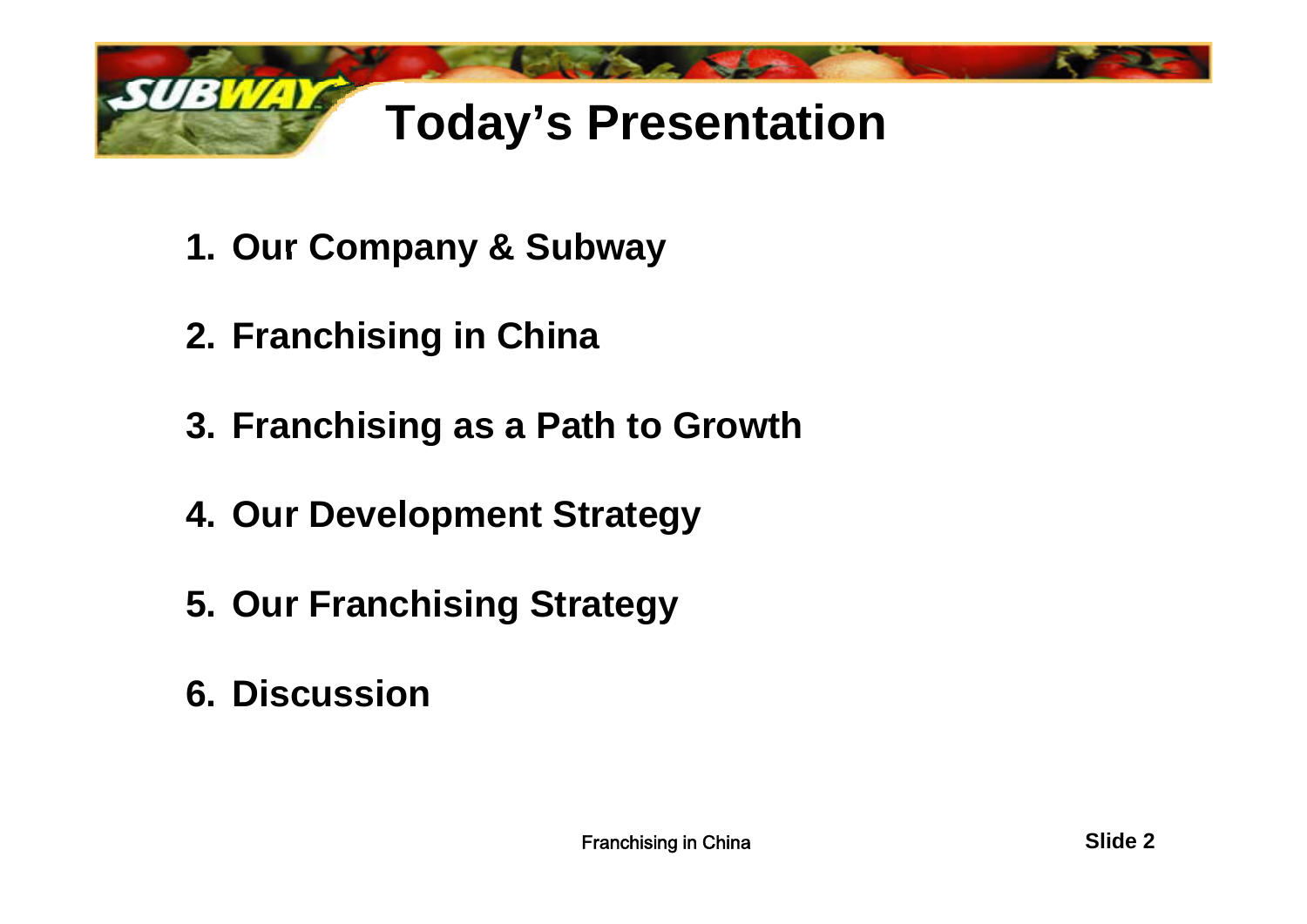# **Subway & CSR – Our Structure**

### •**Who we are.**

- $\triangleright$  Cathay Sub Restaurants (CSR) is a foreign run restaurant operator based in China.
- ¾ Offshore BVI holding entity. Established in 2006.
- ¾ Privately held by small investor group (including management). Many investors from the US.

### •**What we do.**

- $\triangleright$  We operate the best Subway stores in China.
- $\blacktriangleright$ Management, systems and training define our path to excellence.

### •**Our strategy.**

- $\triangleright$  For Subway, our initial areas of operations are Shanghai and the Jiangsu province.
- ¾ We have added additional synergistic small footprint franchise restaurant brands to our portfolio.



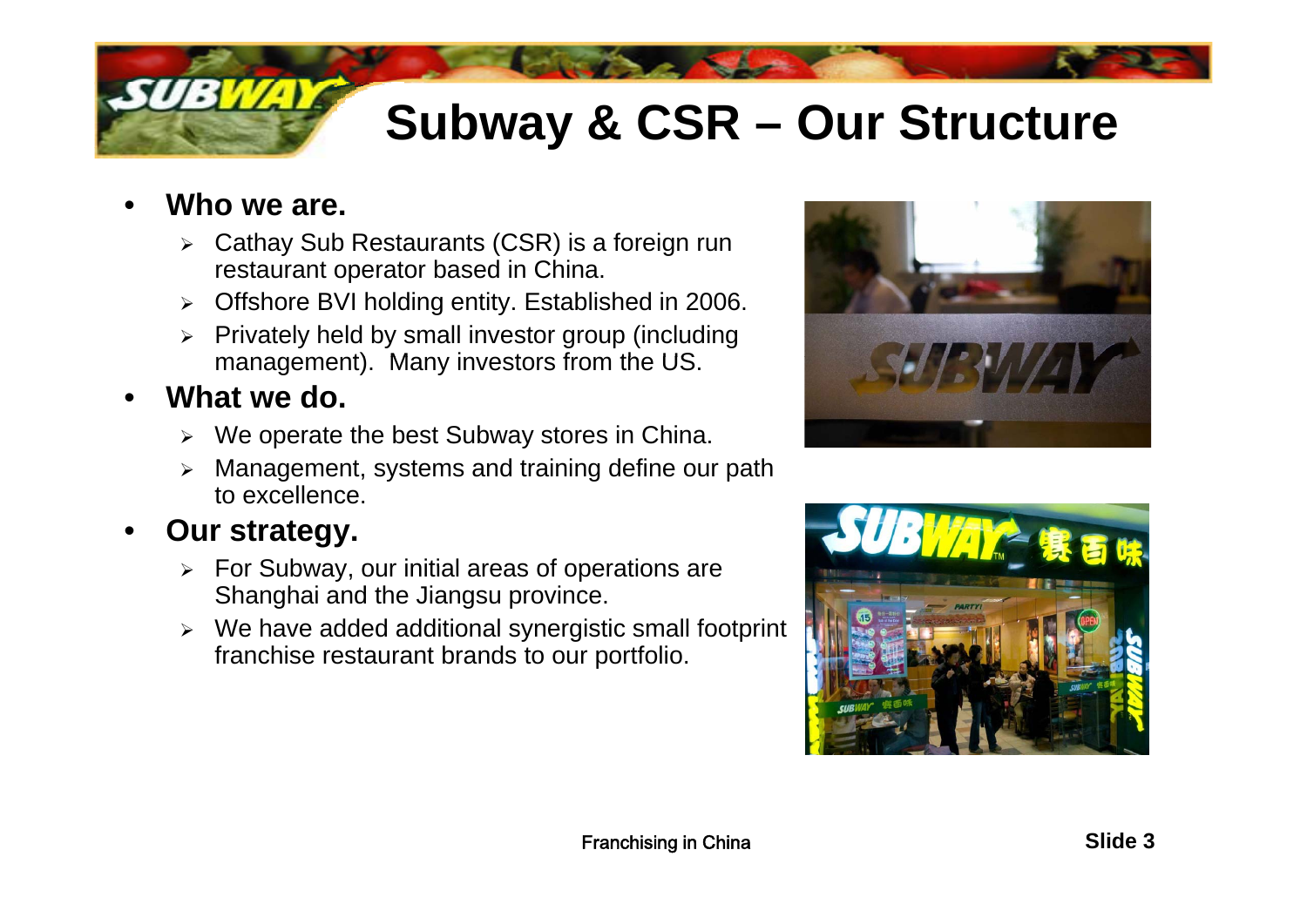

### •Franchise systems in operation have grown exponentially.

- $\triangleright$ 410 in 2000 (according to CCFA)
- $\geq 3,200$  in 2008 making China the world's largest such market.

#### •**Abundance of extremely wealthy people**

¾ PRC-nationals looking for ways to invest their savings

#### •**Numerous people with genuine interest in entrepreneurship**

¾ Numerous franchise fairs organized to attract investment

#### •Many local brands have taken to franchising

- ¾ Local Brands will typically be more familiar to PRC-Nationals than many well-known int'l brands.
	- $\bullet$ Initial interest in local brands may be greater than foreign.
- ¾ Operating and support systems will be lacking compared with large international brands.

### •**Global brands (all industries) are entering by the handfuls**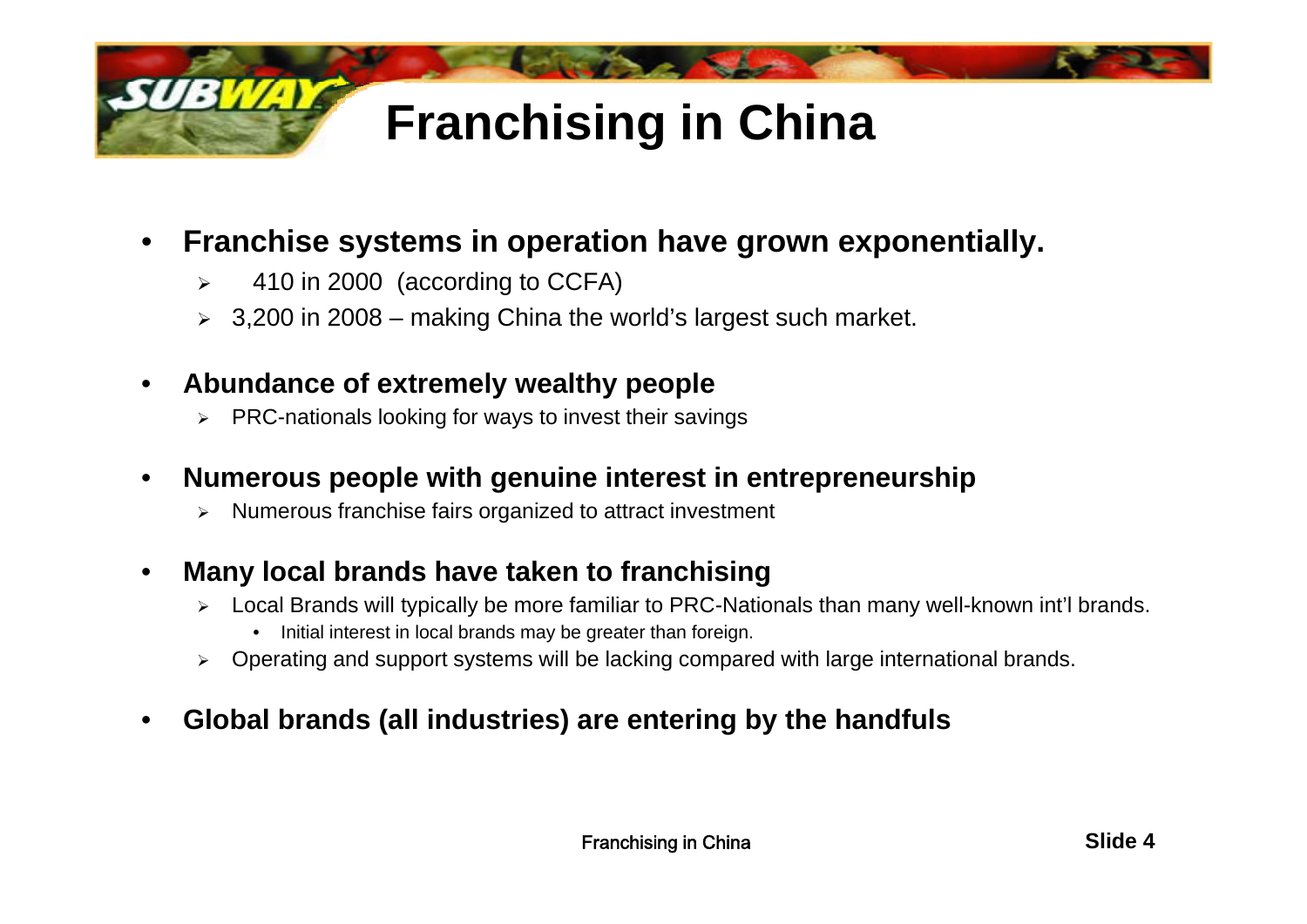

### •**Sourcing Qualified Candidates**

- $\triangleright$  Absence of the franchising business concept
- ¾ Credit vetting still quite difficult

### $\bullet$ **Maintaining Brand Standards**

- ¾ Approved Equipment and Food Products
- ¾ Keeping Subway Subway Subway,

### •**Locations Sourcing**

- $\blacktriangleright$ Increased number of sites required
- ¾ Site Reviews more common

### •**Lack of Effective Legal Structure**

¾ Often the legal process can take years to get un-compliant franchisees out of the system.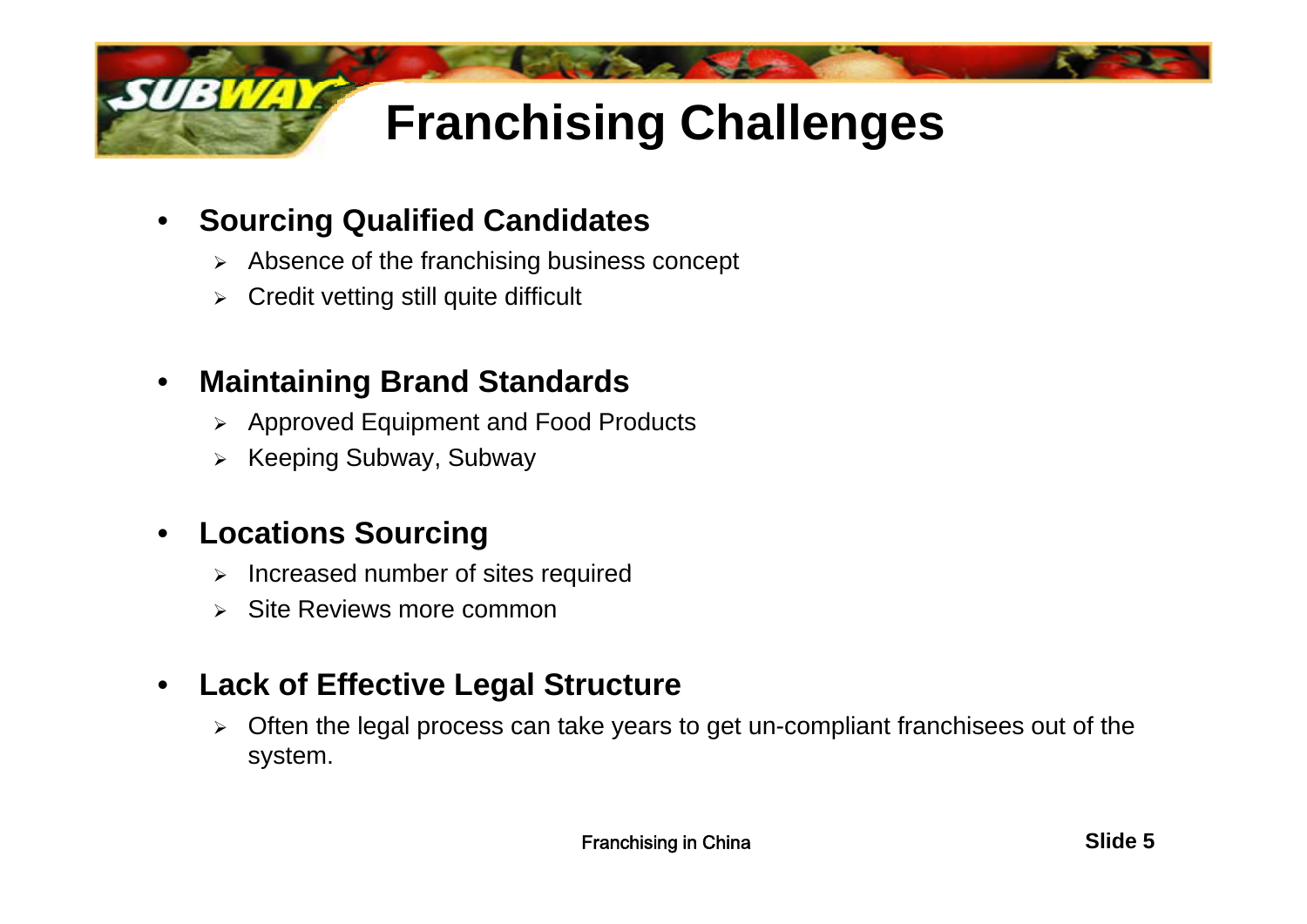

### **International:**

- • **Papa John's**
	- ¾ Built 20+ company-owned stores. Moved to franchising for development.

### •**Super 8 Hotels**

- $\triangleright$  Large balance sheet required. Franchisee focused initial strategy.
- • **KFC**
	- ¾ Legacy franchisees are being squeezed out. It just gets better for Sam.

### •**McDonalds**

¾ Recently commenced limited franchising. High quality candidates owing to excellent unit economics and brand equity. Reverse of US franchisee squeeze.

### **Domestic:**

### •**Malan Noodles**

 $\triangleright$  Local brand with large store numbers, but very weak systems

### • **SPR Coffee**

¾ Qingdao-based. Strong Beijing ops. Appears to be taking a quality hit. Limited future?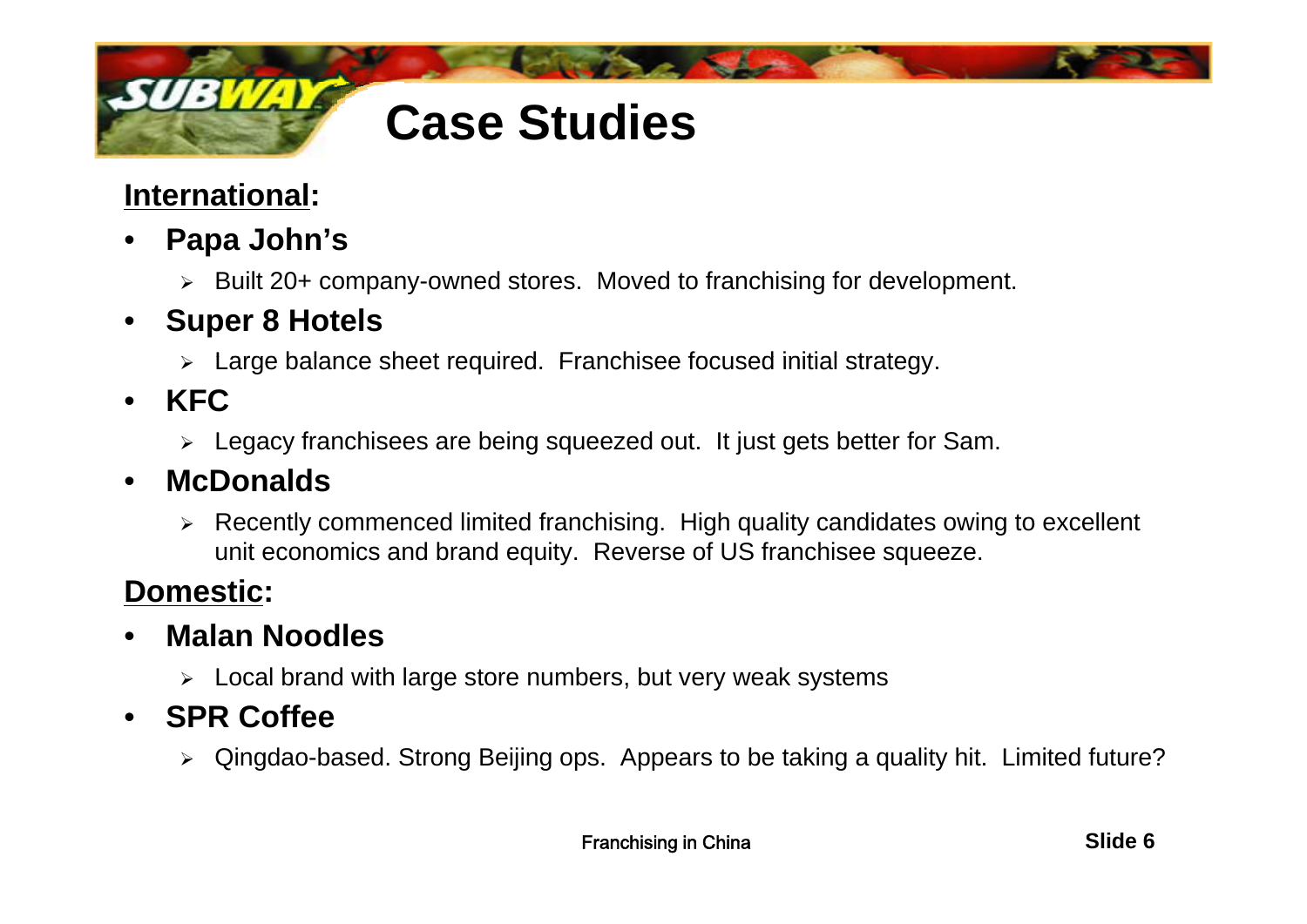# **Franchising as a Path to Growth**

**Opportunity:** Quick way to low-cost revenue growth

- • **Our Model: Company Company-owned stores will lead to greater franchisee owned interest and brand consistency.**
- • **More stores, more advertisements for Brand**
	- ¾ More physical and word-of-mouth visibility for brand leveraging marketing fund.
- • **Franchisees may have greater knowledge of more "local" neighborhoods**
	- ¾Understand Commercial and Residential sub-districts
	- $\triangleright$  Become multi-unit owners in those areas
- **Some franchisees will be stars and also our best advertisements**
	- ¾ Franchisee selection criteria is stringent
	- ¾ Subway-China franchisee selection has been abysmal in past
- **Some will be dogs and be a drag to our mission**
	- $\triangleright$  Some will always make it through the process

**Obstacle:** Poor stores can damage the brand quickly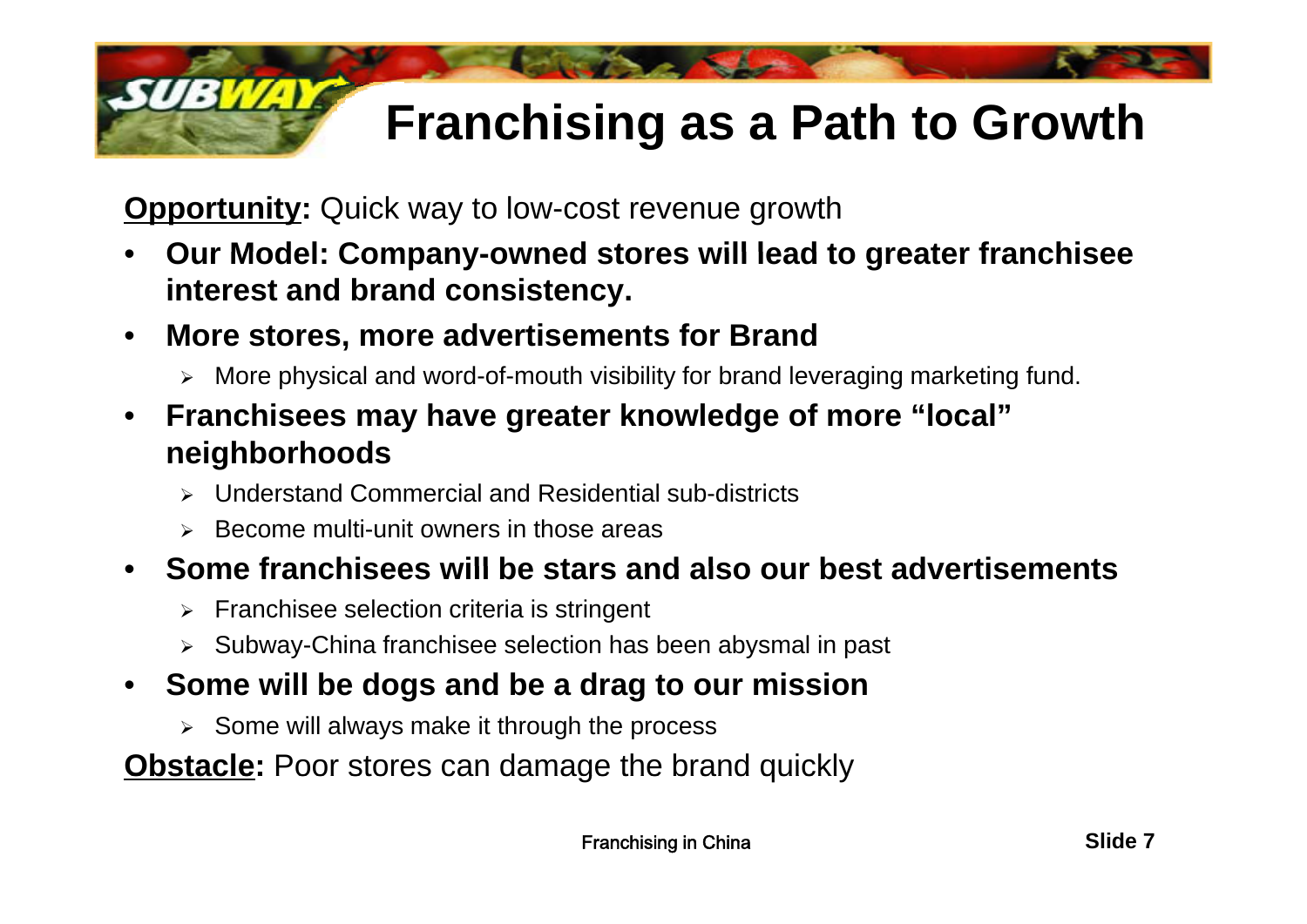## **Typical Franchisee** *of the Past*

- • **Based on experience in Beijing & Shanghai, typical franchisees:**
	- $\triangleright$ Single-Unit Owners
	- ¾Absentee Owners (10-20%)
	- ¾Lack of Exposure to Western Business Practices
	- $\triangleright$ Poor Corporate Citizens
	- ¾Focus mainly on cost-control
	- ¾Lack confidence in the brand (SFP the best example)
	- $\triangleright$ Equipment – refuse to comply with required equipment upgrades
	- ¾ Evaluations & controls regarded by franchisees only as a whipping tool
- $\bullet$ • Problems & Obstacles regarding Candidates in Shanghai:
	- $\triangleright$ Not familiar with Subway
	- $\triangleright$ Interested in investing but not working in store (absentee)
	- $\blacktriangleright$ Expect guaranteed success
	- ¾They will interview existing franchisees
- • **Given the Subway system for allocating locations, these characteristics can be problematic**
	- ¾Frequent location disputes (site review process timely)
	- $\triangleright$ Unwillingness to learn new-business practices
	- ¾Unwillingness to accept responsibility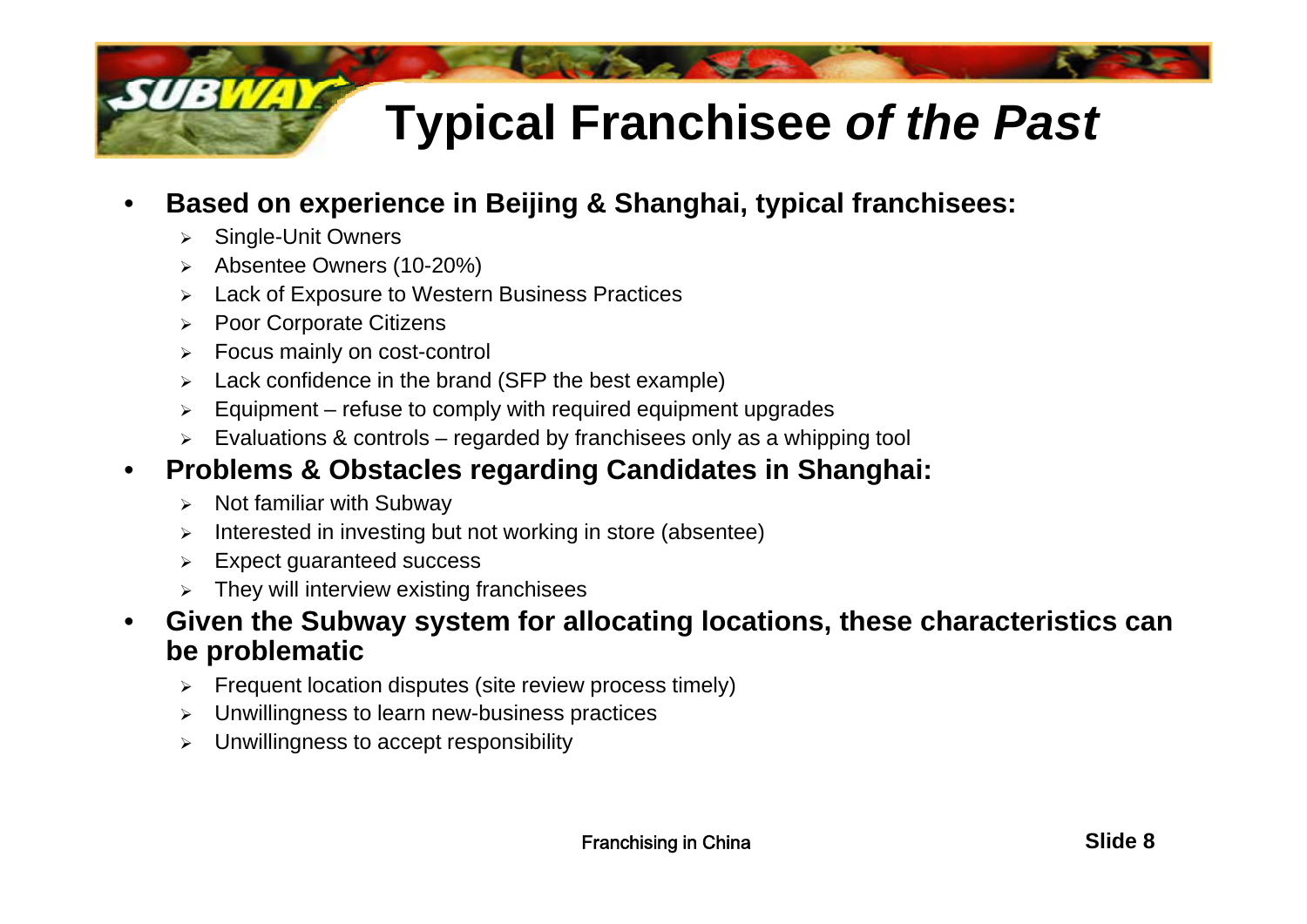# **Franchisee Selection Criteria**

## **Opportunity: There are candidates of superior quality in Shanghai.**  *They are out there!*

### $\bullet$ **Franchising Selection Criteria:**

- $\blacktriangleright$  Professional experience at MNC's or overseas experiences which contribute understanding of expected service experience
- $\blacktriangleright$ English capability
- ¾ Financial wherewithal and ambition to build at least three stores. Single stores do not allow franchisees to support themselves through Subway.
- $\blacktriangleright$ They will be required to work in-store. No absentee owners.

### **Obstacle: Even the most presentable candidates can get through the system and become undesirable ones ones.**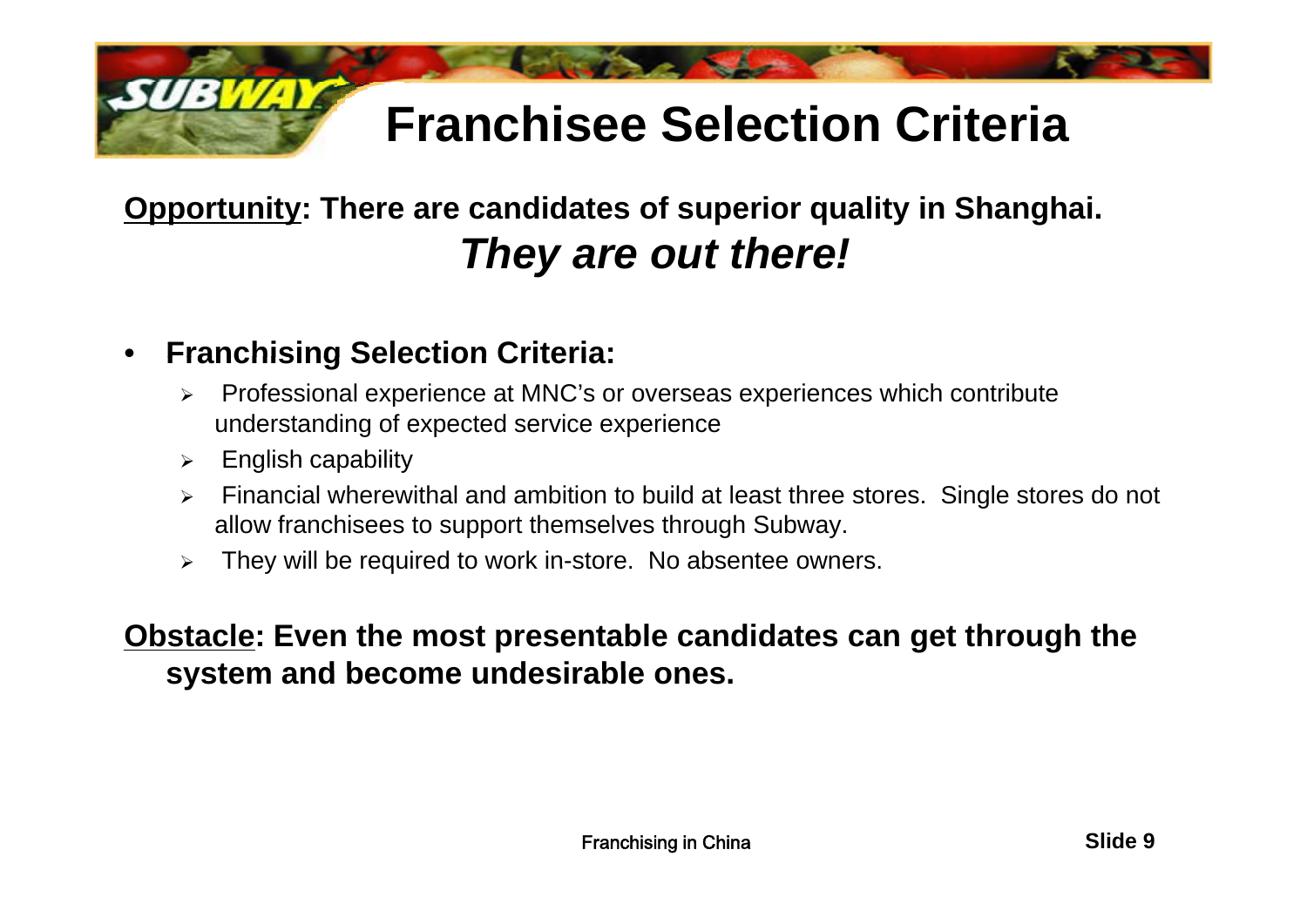

- •**The development schedule is our key performance indicator as DA**
- • **We have to catch our biggest in-territory competitor in 7 years**
	- ¾ This is KFC about 200+ units in Shanghai
	- $\blacktriangleright$ 142 in Jiangsu
	- $\blacktriangleright$ Its an aggressive target that we will need to use franchising to achieve.

### •**Franchising provides us with a low-cost growth alternative**

- $\blacktriangleright$  Our experience suggests building our own stores initially – with systems and structure – to lay out the model
- ¾ The greater our initial own-store success, the easier it will later be to attract high quality franchisees.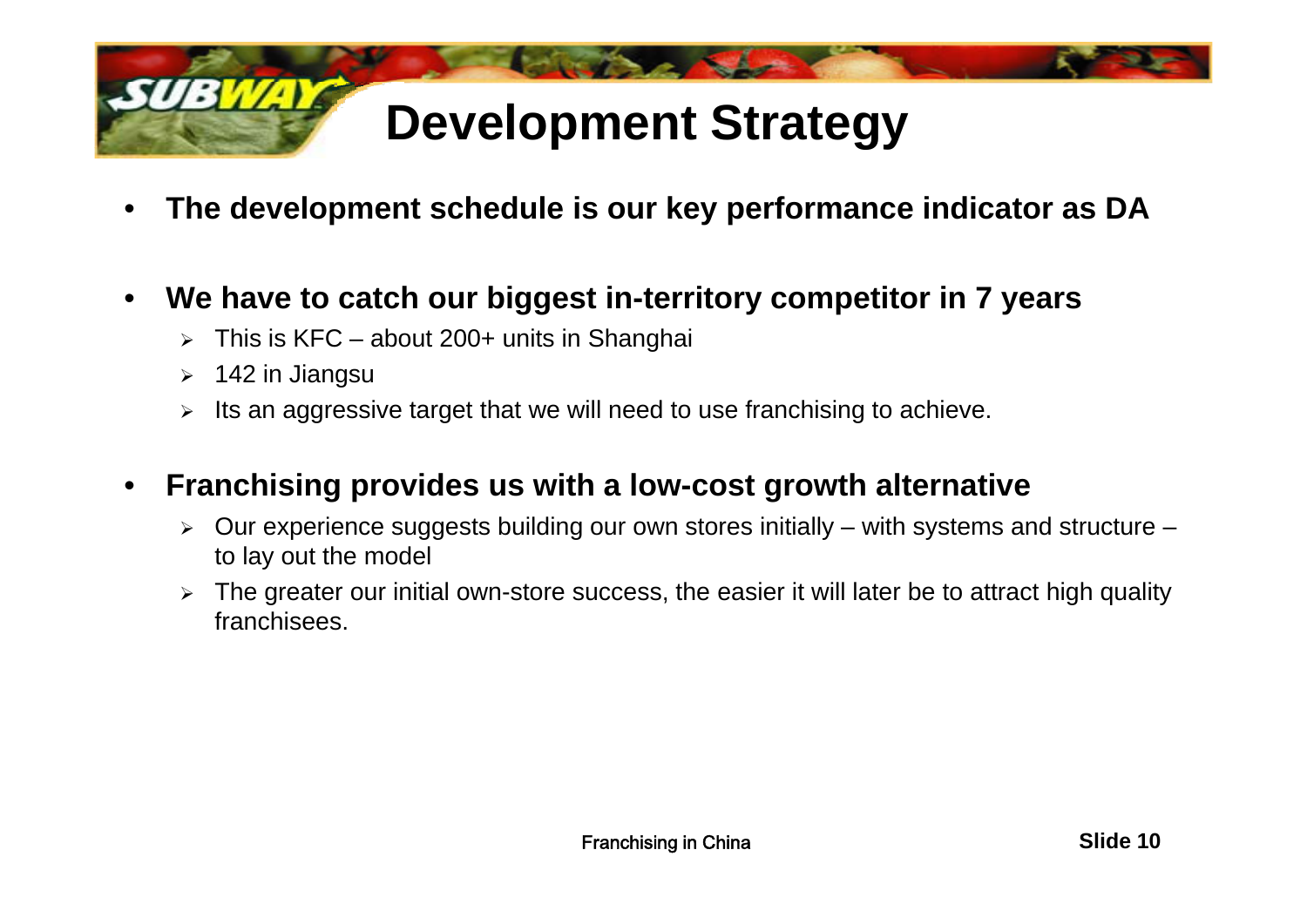# **Store Roll-Out Strategy**

### •**Phase 1: Store Rollout:**

- $\triangleright$  Purchase the existing Shanghai stores.
- ¾ Rollout 26 *new* (CSR & franchisee) stores over the first 18 months.
- $\triangleright$  All AAA locations high-end local and expatriate.
- ¾ Focus initially on downtown Puxi & Pudong – although not exclusively.

### •**Build the Brand:**

- $\triangleright$  Operations: Speed of service, quality of service.
- ¾ Pricing/Positioning: Optimize supply chain –to allow access to more competitive price points.
- $\triangleright$  Promotion: Initially local store marketing only. Beyond that, larger scale marketing once the total store footprint is large enough, and done right enough.

### •**Phase 2: Deeper Penetration**

- $\triangleright$  Once the brand is established, go into more local areas.
- $\blacktriangleright$ This is where the longer term fast and large growth will be.

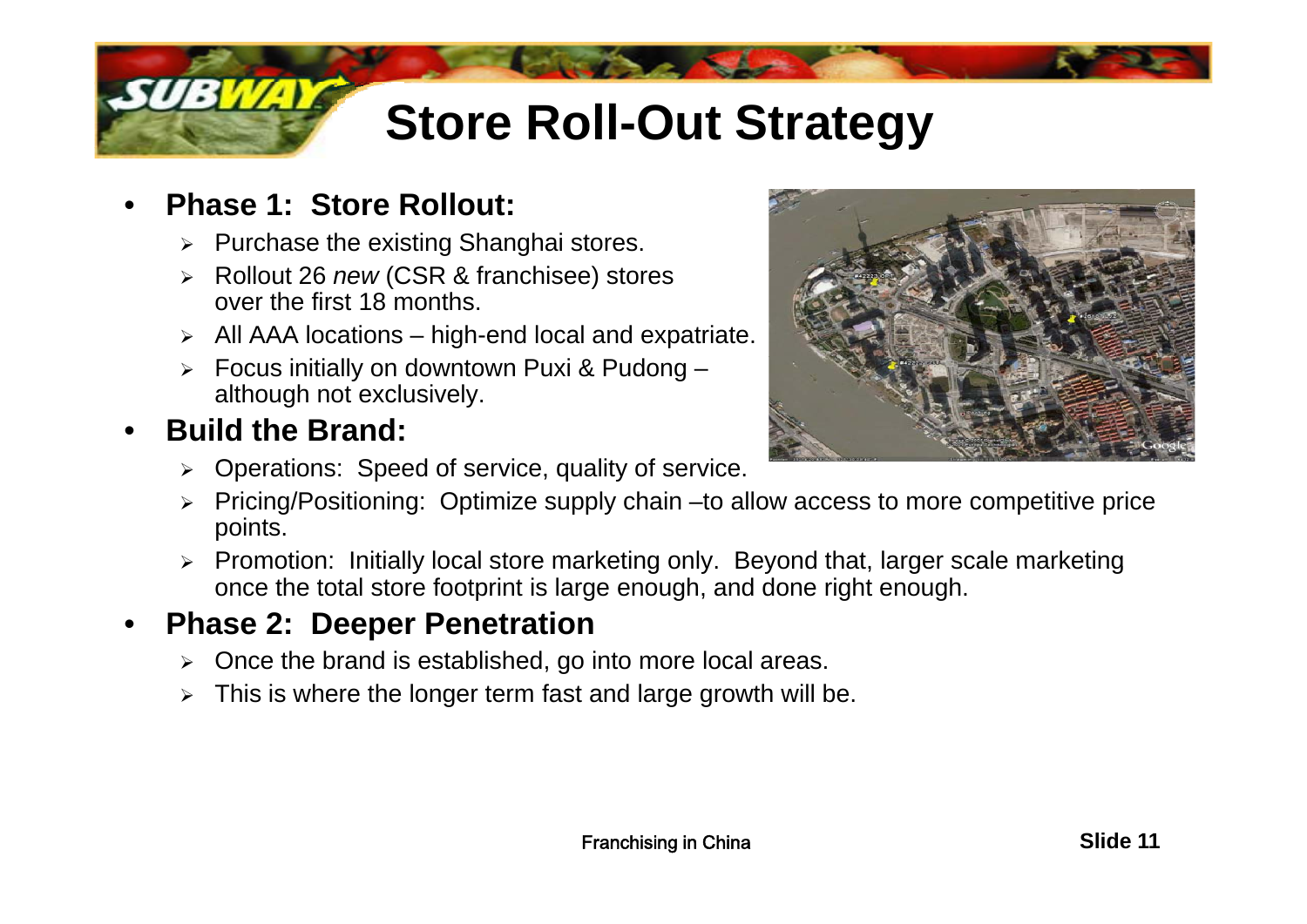

- • **Franchising & Subway.** Subway is a franchising driven organization. Strong corporate ethos to "sell, sell, sell".
- • **Franchising in China.** Has been difficult for many including Subway. However, there have been successes, for example, Papa John's.
- **Franchising as <sup>a</sup> path to growth growth.** Executing our franchising strategy successfully, can provide a low-cost path to accelerated growth and help build the brand.